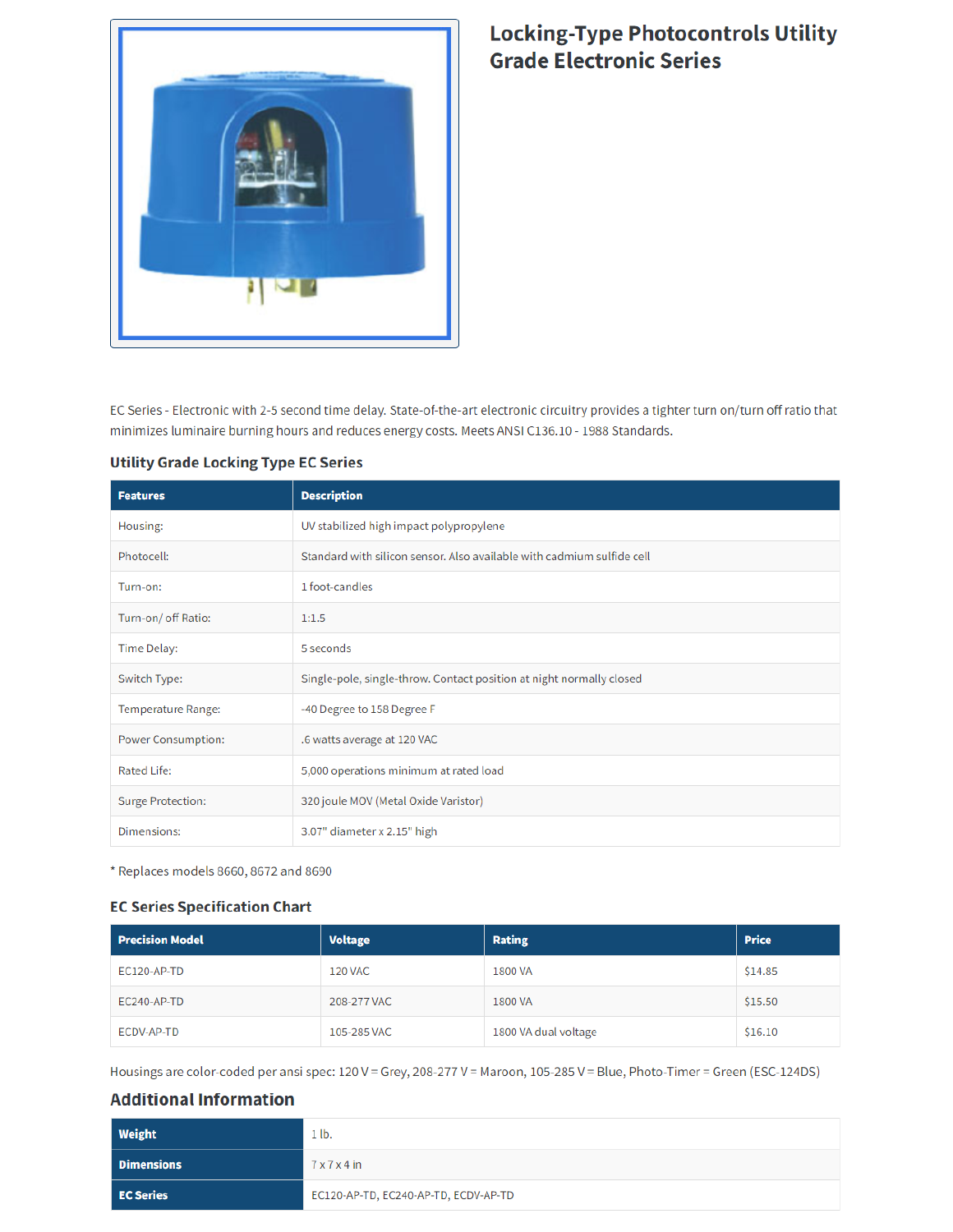# LUMAWISE Endurance N

## ANSI C136.41 STANDARD DIMMING RECEPTACLE ASSEMBLY

TE Connectivity (TE)'s LUMAWISE Endurance N ANSI C136.41 standard dimming receptacle assembly is for outdoor commercial and utility lighting. The ANSI C136.41 compliant dimming receptacle is available with two or four dimming contacts to support either 0-10 VDC dimming methods or Digital Addressable Lighting Interface (DALI), while providing a reliable power interconnect with three robust twist lock contacts.



ANSI C136.41 COMPLIANT DIMMING RECEPTACLE PROVIDES AN ELECTRICAL AND MECHANICAL INTERCONNECTION BETWEEN AN ANSI C136.41-2013 COMPLIANT CONTROL AND LUMINAIRE.

#### FEATURES:

- Accepts ANSI standard dimmable photocells to provide a connection between the photocell and the luminaire
- Available with two or four dimming contacts to support one or two channel dimming protocols
- Robust twist lock contacts for a reliable power interconnect
- Receptacle comes pre-terminated with wire leads for ease of integration into new or existing light fixtures
- Available with 105°C and 150°C rated wire insulation for varying temperature rated luminaires
- Provides IP66 rating to the luminaire when mated with Endurance N control bases.

### APPLICATIONS:

- Street and area lighting
- Roadway lighting
- Commercial outdoor lighting (i.e. parking lots, car dealerships)
- Photo controls